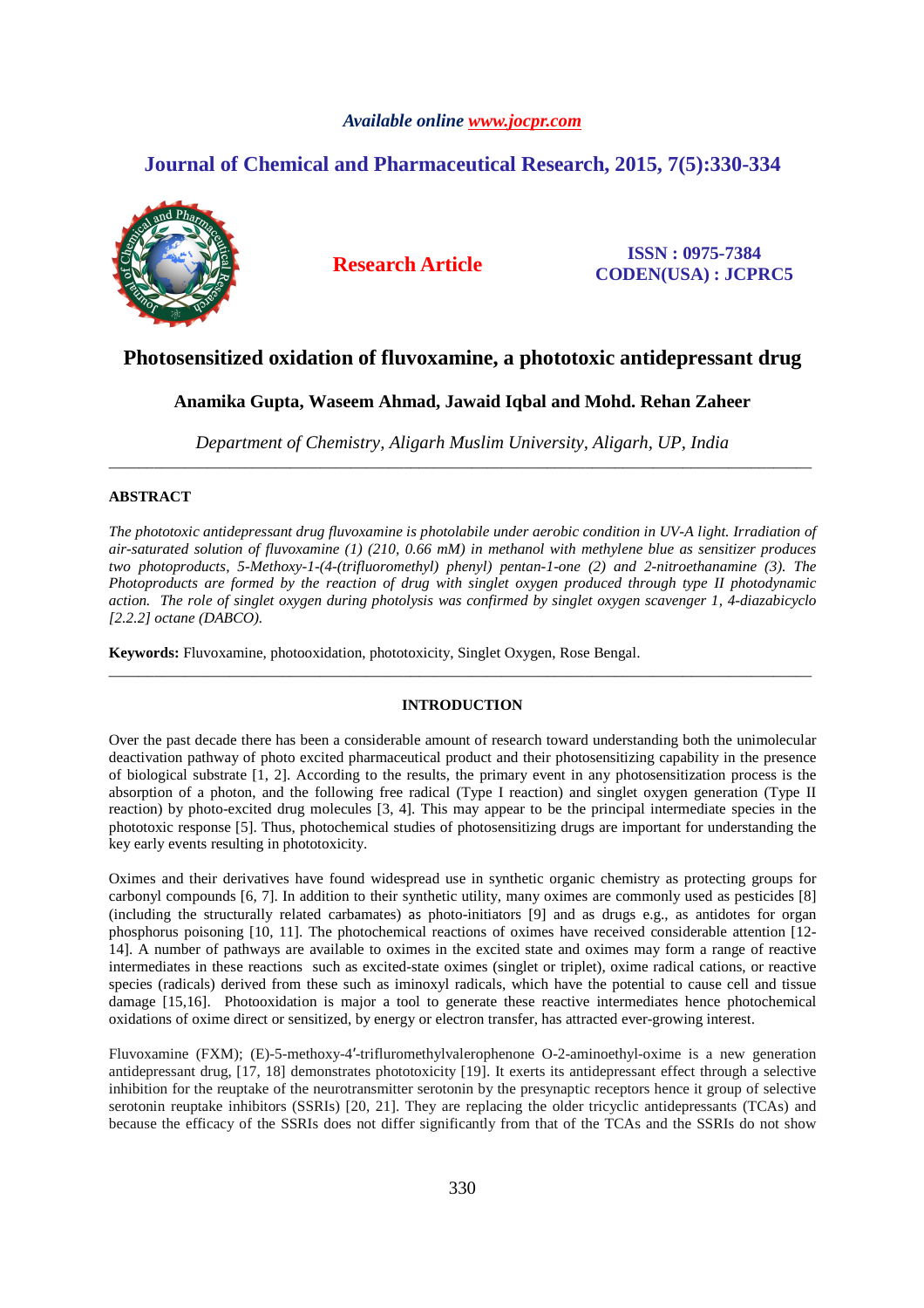severe extra pyrimidal side-effects, SSRIs are more and more becoming the drugs of choice in depression therapy [22-24]. The phototoxic risk associated with the use of fluvoxamine is of high interest, as shown by the increasing number of related reports.

*\_\_\_\_\_\_\_\_\_\_\_\_\_\_\_\_\_\_\_\_\_\_\_\_\_\_\_\_\_\_\_\_\_\_\_\_\_\_\_\_\_\_\_\_\_\_\_\_\_\_\_\_\_\_\_\_\_\_\_\_\_\_\_\_\_\_\_\_\_\_\_\_\_\_\_\_\_\_*

In continuation of our interest in the photochemical reactions involved in the phototoxicity of the photosensitizing drugs and their mechanisms and to delineate the underlying photochemical reaction that may possibly be involved in its phototoxicity, herein we have examined the photochemical behaviour of fluvoxamine (1) in presence of methylene blue under aerobic condition as dye sensitized formation of singlet oxygen and its reaction with drug are relevant to understand the phototoxicity of drug [25]. Photosensitized oxidation of fluvoxamine **(**1**)** resulted in the formation of two photodegradation products identified as (2**)** and (3**)** from their spectral (IR, <sup>1</sup>H-NMR, <sup>13</sup>C-NMR, Mass spectra) properties (Scheme- 1). The Photoproducts are formed by the reaction of drug with singlet oxygen produced through type II photodynamic action.

### **EXPERIMENTAL SECTION**

#### **Apparatus and Chemicals**

All chemicals used were of analytical grade. Fluvoxamine was extracted from commercial medicament sorest (Ranbaxy Laboratories, New Delhi, India) with a soxhlet extractor, purified by TLC and recrystallized from the same solvent. Melting point, <sup>1</sup>H-NMR and co-TLC with the authentic pure sample determined the purity of fluvoxamine. IR spectra were recorded as KBr discs on a Perkin Elmer model spectrum RXI. <sup>1</sup>H-NMR and <sup>13</sup>C-NMR Spectra were recorded on a Bruker Avance –DRX -300 Spectrometer using TMS as internal standard and CDCl3 as solvent. High resolution mass spectra were determined with a VG-ZAB-BEQ9 spectrometer at 70 e V ionization voltage. Merck silica gel 60  $F_{254}$  plates were used for analytical TLC; column chromatography was performed on Merck silica gel 60 (60-120 mesh).

#### **Photoirradiation procedure**

Irradiation of air-saturated solution of fluvoxamine (1) (210, 0.66 mM) in methanol with methylene blue as sensitizer was carried out with medium pressure mercury vapour lamp for 6 h. Progress of the reaction was monitored by thin layer chromatography (TLC) (chloroform-methanol, 98:2). At the end of the reaction formation of two photoproducts were indicated on TLC which was isolated and purified by column chromatography using dichloromethane: methanol (8:2) on a silica gel column. The photoproducts were identified as, 5-Methoxy-1-(4- (trifluoromethyl) phenyl) pentan-1-one (2) and 2-nitroethanamine (3) from the following spectral properties:

#### **5-Methoxy-1-(4-(trifluoromethyl) phenyl) pentan-1-one (2):**

Yield: 95 mg (45.23 %); HRMS calcd. For  $(M^{\dagger})$  C<sub>13</sub>H<sub>15</sub>F<sub>3</sub>O<sub>2</sub> 260.2522 Found 260.2519; IR (KBr): 1715, 1600, 1500, 1210 cm-1; <sup>1</sup>H NMR (CDCl3, δ, ppm): 3.26 (s, 3H, H-6), 2.70 (t, 2H, H-2), 1.62 (m, 2H, H-4), 1.61 (m, 2H, H-3); <sup>13</sup>C-NMR (CDCl<sub>3</sub>, δ, ppm): 197.1 (C-1), 139.07 (C-1'), 132.4 (C-4'), 125.28 (C-3' & C-5'), 124.1 (CF3), 73.6  $(C-5)$ , 58.2  $(C-6)$ , 35.8  $(C-2)$ , 29.4  $(C-4)$ , 23.02  $(C-3)$ ; MS: m/z: 260  $(M^+)$ , 229  $(M^+$ -31), 191  $(M^+$ -69), 145  $(M^+$ -115).

#### **2-nitroethanamine (3):**

Yield: 37 mg (17.6 %); HRMS calcd. For (M+) C<sub>2</sub>H<sub>6</sub>N<sub>2</sub>O<sub>2</sub> 90.0812 Found 90.0801; IR(KBr): 3140, 3250 (NH<sub>2</sub>), 1345 (NO<sub>2</sub>) cm-1; <sup>1</sup>H-NMR (CDCl<sub>3</sub>, δ, ppm): 4.66 (m, 2H, H-2), 3.26 (m, 2H, H-1), 2.0 (s, 2H, NH<sub>2</sub>); <sup>13</sup>C-NMR (CDCl<sub>3</sub>,  $\delta$ , ppm): 79.5 (C-2), 38.5 (C-1); MS: m/z: 90 (M<sup>+</sup>), 44 (M<sup>+</sup>-46), 74 (M<sup>+</sup>-16).

Similar experiments were carried out by using different combinations of sensitizers such as rose bengal, riboflavin and benzophenone to study the effect of triplet energy of sensitizer on the percentage yields of photoproducts.

In order to confirm the role of singlet oxygen  $(^1O_2)$  in this photoreaction, photolysis was also carried out under nitrogen atmosphere and in presence of 1, 4-diazabicyclo [2.2.2] octane (DABCO) which is normally used as a singlet oxygen scavenger [26].

### **RESULTS AND DISCUSSION**

Irradiation of air-saturated methanolic solution of fluvoxamine (1) with methylene blue as sensitizer in a watercooled immersion well type photoreactor equipped with medium pressure mercury vapour lamp and purification of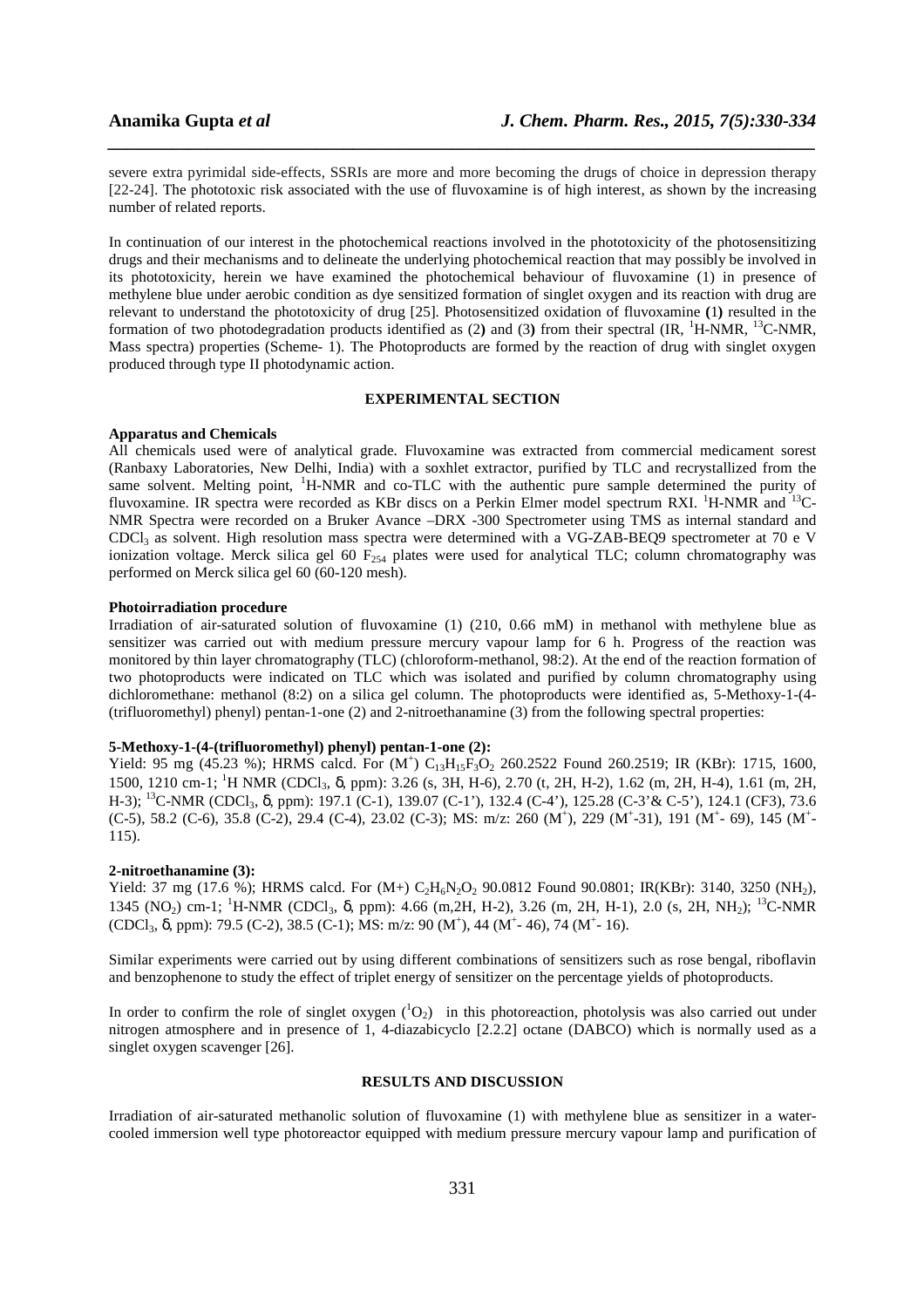the crude product by silica gel column chromatography afforded two photoproducts, 5-Methoxy-1-(4- (trifluoromethyl) phenyl) pentan-1-one (2) and 2-nitroethanamine **(**3**)** (Scheme-1).

*\_\_\_\_\_\_\_\_\_\_\_\_\_\_\_\_\_\_\_\_\_\_\_\_\_\_\_\_\_\_\_\_\_\_\_\_\_\_\_\_\_\_\_\_\_\_\_\_\_\_\_\_\_\_\_\_\_\_\_\_\_\_\_\_\_\_\_\_\_\_\_\_\_\_\_\_\_\_*

The spectral features correlated to the assigned structure of the photoproduct **(**2**)** and were done in comparison with the spectra of the starting drug. The <sup>1</sup>H NMR spectrum of photoproduct **(**2**)** was devoid of signals at δ 3.79, 2.84 and 2.0 ppm for substituted amino ethyl group that was present in the starting drug fluvoxamine; however rest of the proton signals were similar to that of the parent drug. The <sup>13</sup>C NMR spectrum of photoproduct **(**2**)** further supported the loss of the substituted amino ethyl group. A new signal at δ 197.1 ppm corresponding to keto group indicated that substituted amino ethyl group has been replaced by keto group in the product.

The Photoproducts are formed by the reaction of fluvoxamine **(**1**)** with singlet oxygen produced through type II photodynamic action. Formation of photoproducts has been realized as depicted in scheme-2. Interaction between oxygen and the triplet state of sensitizer (methylene blue) results in energy transfer yielding singlet oxygen  $(^{1}O_{2})$ .



#### **Photosensitized oxidation of fluvoxamine**

The generated singlet oxygen  $(^1O_2)$  would undergo  $[2 + 2]$  cycloaddition with the C=N double bond of the fluvoxamine (1) to gave dioxetane analogues as in the case of the cycloaddition with olefins [27]. The unstable dioxetane analogues could decompose under the reaction conditions to yield the corresponding carbonyl product 5- Methoxy-1-(4-(trifluoromethyl) phenyl) pentan-1-one **(**2**)** and a side product 2- nitroethanamine **(**3**)**.

The effect of triplet energies of various sensitizers on the percentage yields of photoproducts has also been studied. It was observed that rose bengal and methylene blue was much more efficient than riboflavin and benzophenone in the photosensitized decomposition of (1) (Table-1). This may be due to the fact that rose bengal and methylene blue, with lower triplet energies, produce singlet oxygen in large amount [28, 29] by type II mechanism [30]. On other hand riboflavin and benzophenone (higher triplet energies) act mainly by type I photosensitized photooxidation, do not produce significant amount of singlet oxygen  $({}^{1}O_{2})$  [31]. The participation of  ${}^{1}O_{2}$  in the reaction was confirmed by studying the effect of scavenger on the yield of this photooxidation reaction product. The drastic lowering of the yield of products in presence of scavenger (DABCO) confirms that singlet oxygen  $(^1O_2)$  is an active oxidizing species in this photoreaction. Also no reaction was observed on conducting experiments under nitrogen atmosphere, which further support the involvement of singlet oxygen  $(^1O_2)$  in this photoreaction.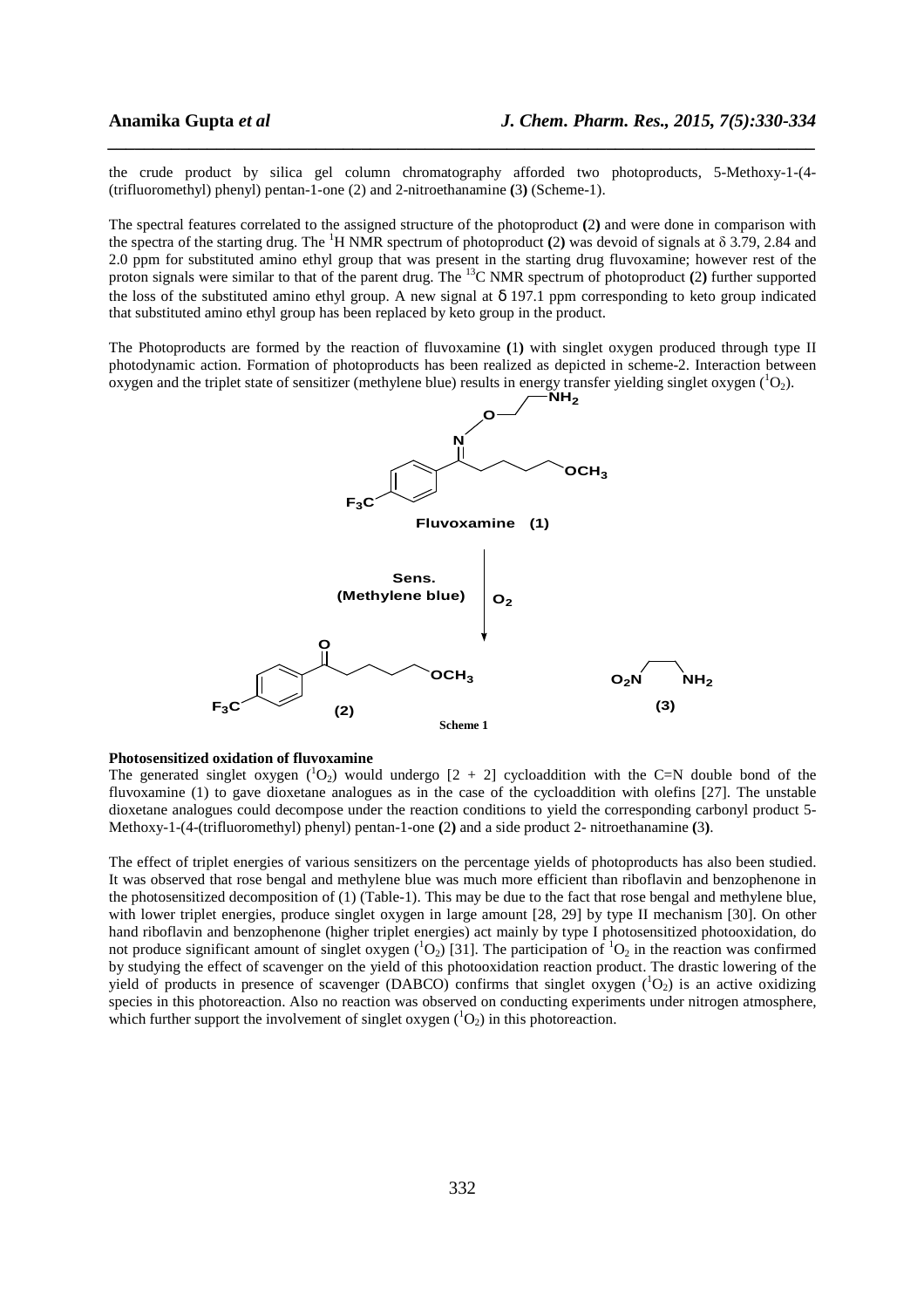

*\_\_\_\_\_\_\_\_\_\_\_\_\_\_\_\_\_\_\_\_\_\_\_\_\_\_\_\_\_\_\_\_\_\_\_\_\_\_\_\_\_\_\_\_\_\_\_\_\_\_\_\_\_\_\_\_\_\_\_\_\_\_\_\_\_\_\_\_\_\_\_\_\_\_\_\_\_\_*

**Mechanistic Pathway of Photooxidation of fluvoxamine** 

**Table 1. Effect of Triplet energies of different sensitizers on the yields of Photoproducts** 

| <b>Sensitizers</b> | Triplet energy (kcal/mole) | Yields of photoproducts $(\% )$<br>$(2+3)$ |
|--------------------|----------------------------|--------------------------------------------|
| Methylene blue     | $33.5 - 34.0$              | $62.8(45.2+17.6)$                          |
| Rose bengal        | $39.2 - 42.2$              | $58.4(35.2+23.2)$                          |
| Riboflavin         | 57.8                       | $47.8(25.3+22.5)$                          |
| Benzophenone       | $68.6 - 69.1$              | $49.1(24.5+22.0)$                          |

To conclude, the present results have shown that the photooxidation products are formed by singlet oxygen  $(^1O_2)$ mediated photodynamic action upon sensitized visible light irradiation of fluvoxamine **(**1**).** 5-Methoxy-1-(4- (trifluoromethyl) phenyl) pentan-1-one **(**2**)** was identified as the main photooxidation product. The investigation of photochemical properties of compounds used in clinical medicines is of great relevance from photobiological as well as photo medical point of view since singlet oxygen formation and the ensuing photooxidation of the drug and biomolecules is one of the main routes for the drug phototoxicity. The present findings may have an implication to the phototoxic effect of the drug.

#### **REFERENCES**

[1]G.Cosa. *Pure Appl. Chem.,* **2004**, 76, 263–275.

- [2]F Elisei; L Latterini; G Alois; U Mazzucato; G Viola; G Miolo; D Vedaldi; F Dall'Acqua. *Photochem.Photobiol*, **2002**, 75, 11–21.
- [3]B Quintero; M A Miranda. *Ars Pharm*., 2000, 41, 27-46,
- [4]Y Hiraku; K Ito; K Hirakawa; S Kawanishi. *Photochem.Photobiol*, **2007**, 83, 205–212.
- [5]G Cosa; J C Scaiano. *Photochem.Photobiol*, **2004**, 80, 159-174.
- [6]A Dewan; U Bora; D Kakati. *Bull. Korean Chem*. Soc., **2011**, 32, 2482-2484.
- [7]L Saikia; J Maheswari; A Thakur. *Org Med Chem Lett*., **2011**, 12, 1-6.
- [8]M Eddleston; L Szinicz; P Eyer; N Q Buckley. *J Med*., **2002**, 95, 275-283.
- [9]J Xu; G Ma; K Wang; J Gu; S Jiang; J Nie. *J Appl Polym Sci*., **2012**, 123, 725–731.
- [10]J Kassa. *Neurotox Res*., **2006**, 9, 59-62.
- [11]K Husain; R A Ansari; L Ferder. *IJEB*, **2010**, 48, 642-650.